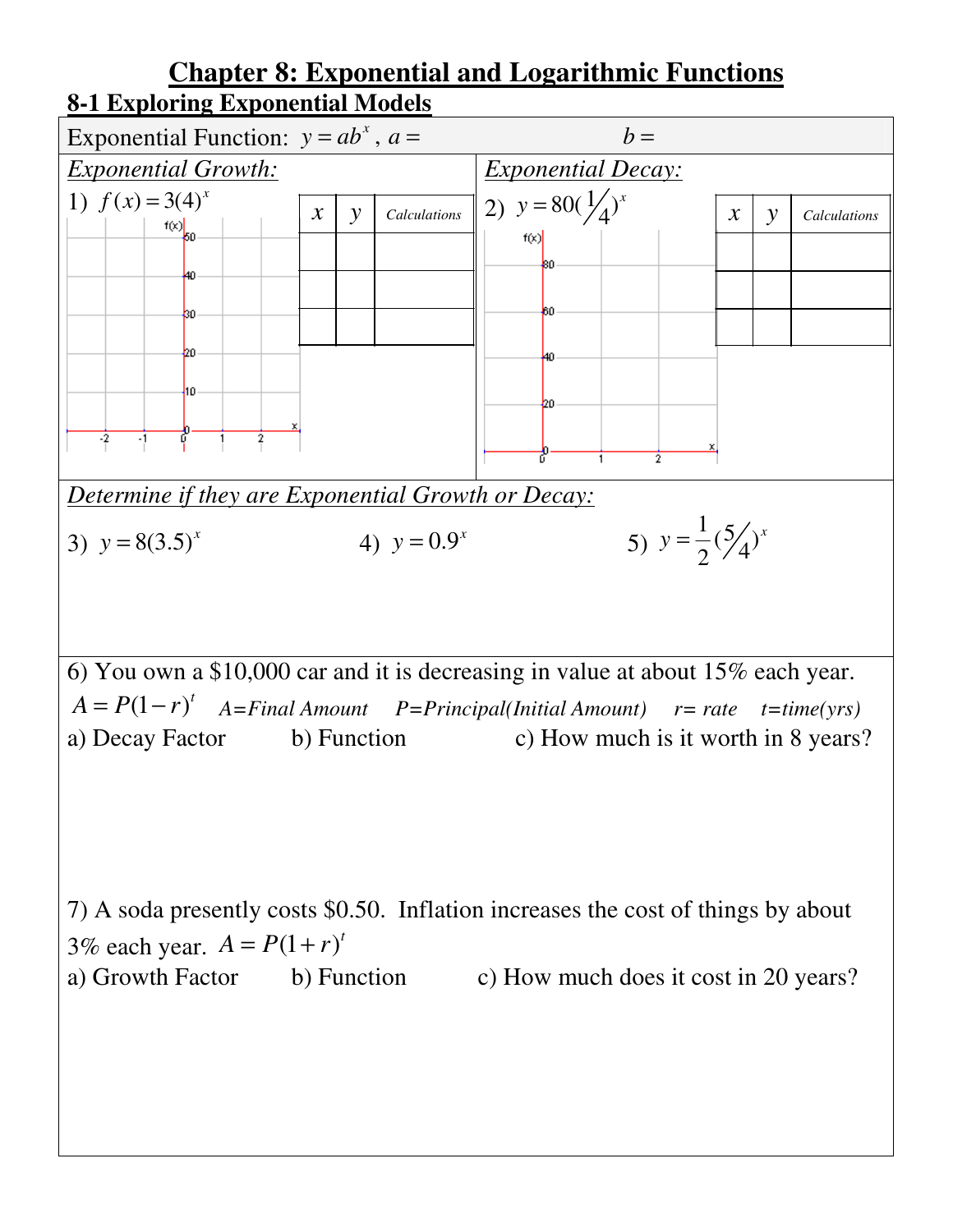| 8-3 Logarithmic & Exponential Transformations        |                            |                           |                                            |                                                                                                                                         |  |  |
|------------------------------------------------------|----------------------------|---------------------------|--------------------------------------------|-----------------------------------------------------------------------------------------------------------------------------------------|--|--|
| 1) $\log M = \log_{10} M$                            |                            | 2) $\log_b b = 1$         |                                            | 3) $b^{\log_b x} = x$                                                                                                                   |  |  |
| 1) $9^2 = 81$                                        | 2) $\frac{1}{25} = 5^{-2}$ |                           | 3) $\log_4 64 = 3$                         | 4) $\log 10,000 = 4$                                                                                                                    |  |  |
| 5) $\log_4 16$                                       |                            | 6) $\log_5(\frac{1}{25})$ |                                            | $7)$ $log100$                                                                                                                           |  |  |
| <b>8-4 Properties of Logarithms</b>                  |                            |                           |                                            |                                                                                                                                         |  |  |
|                                                      |                            |                           |                                            | 1) $\log_b(MN) = \log_b M + \log_b N$ (2) $\log_b \left( \frac{M}{N} \right) = \log_b M - \log_b N$ (3) $\log_b M^N = N \cdot \log_b M$ |  |  |
| 1) Condense:                                         |                            |                           |                                            |                                                                                                                                         |  |  |
| a) $\log 7 + 3\log x - 4\log y$                      |                            |                           | b) $\frac{1}{2}$ (log 25+log 36) – 8 log x |                                                                                                                                         |  |  |
|                                                      |                            |                           |                                            |                                                                                                                                         |  |  |
|                                                      |                            |                           |                                            |                                                                                                                                         |  |  |
|                                                      |                            |                           |                                            |                                                                                                                                         |  |  |
| 2) Expand:<br>a) $\log_4\left(\frac{4}{x^2y}\right)$ |                            | b) $\log_2 3\sqrt{8a^5}$  |                                            |                                                                                                                                         |  |  |
|                                                      |                            |                           |                                            |                                                                                                                                         |  |  |
|                                                      |                            |                           |                                            |                                                                                                                                         |  |  |
|                                                      |                            |                           |                                            |                                                                                                                                         |  |  |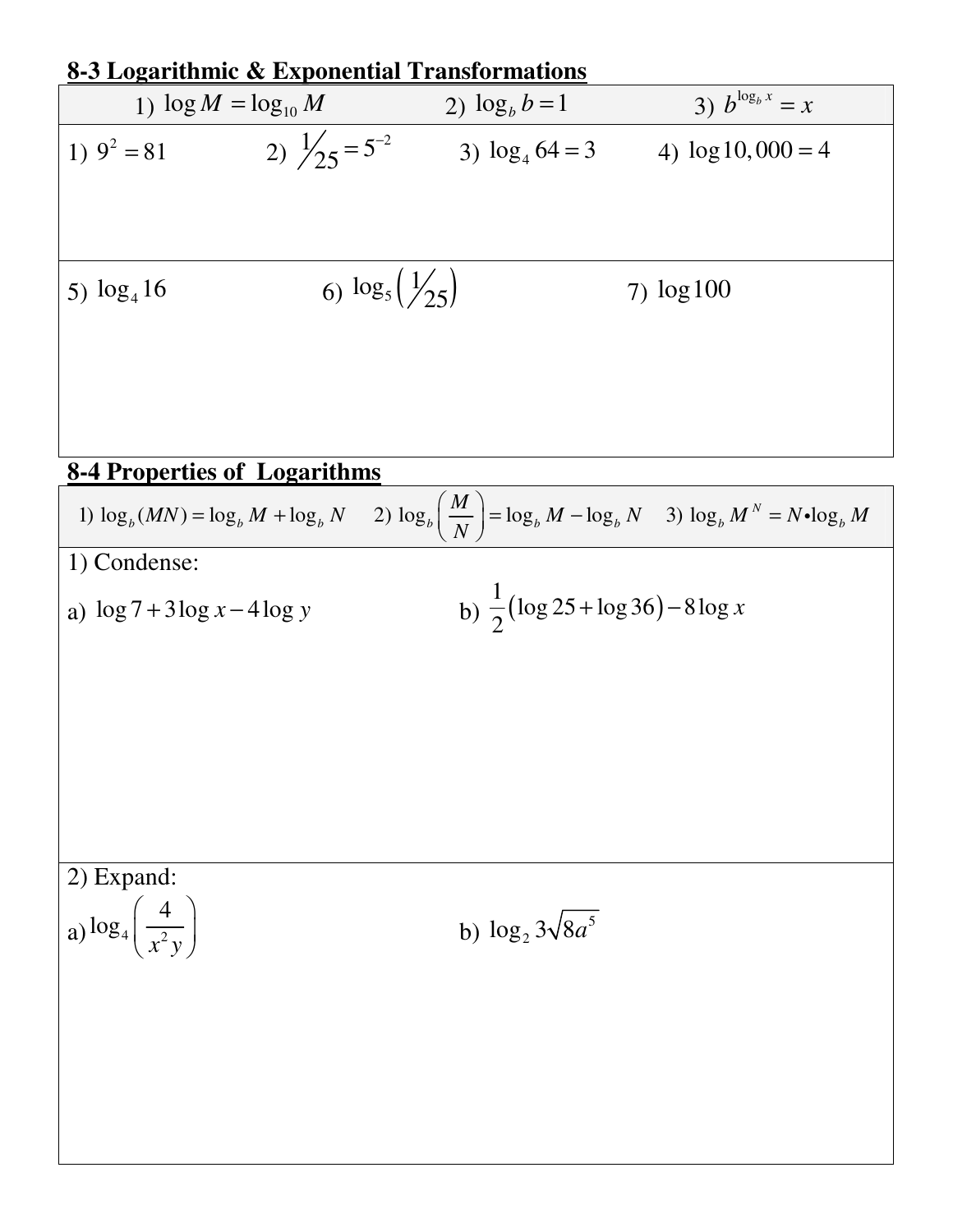3) Evaluate:  $2 \log_2 8 - \log_2 4$   $\boxed{4}$  Given:  $\log 5 \approx 0.7$  and  $\log 6 \approx 0.8$ Find: log150

## **8-5 Exponential and Logarithmic Equations**

Change of Base Formula:  $\log_b M = \frac{\log b}{\log b}$  $b^{11}$   $\log$ *M M b* = 1)  $2(7)^{2x-5}$  – 6 = 24  $-6 = 24$  2)  $5^{8x-5} = 25^{3x+1}$ 

3)  $2\log_5(3x-2)+1=7$ 

4)  $\log(2x - 7) - \log 3 = 1$